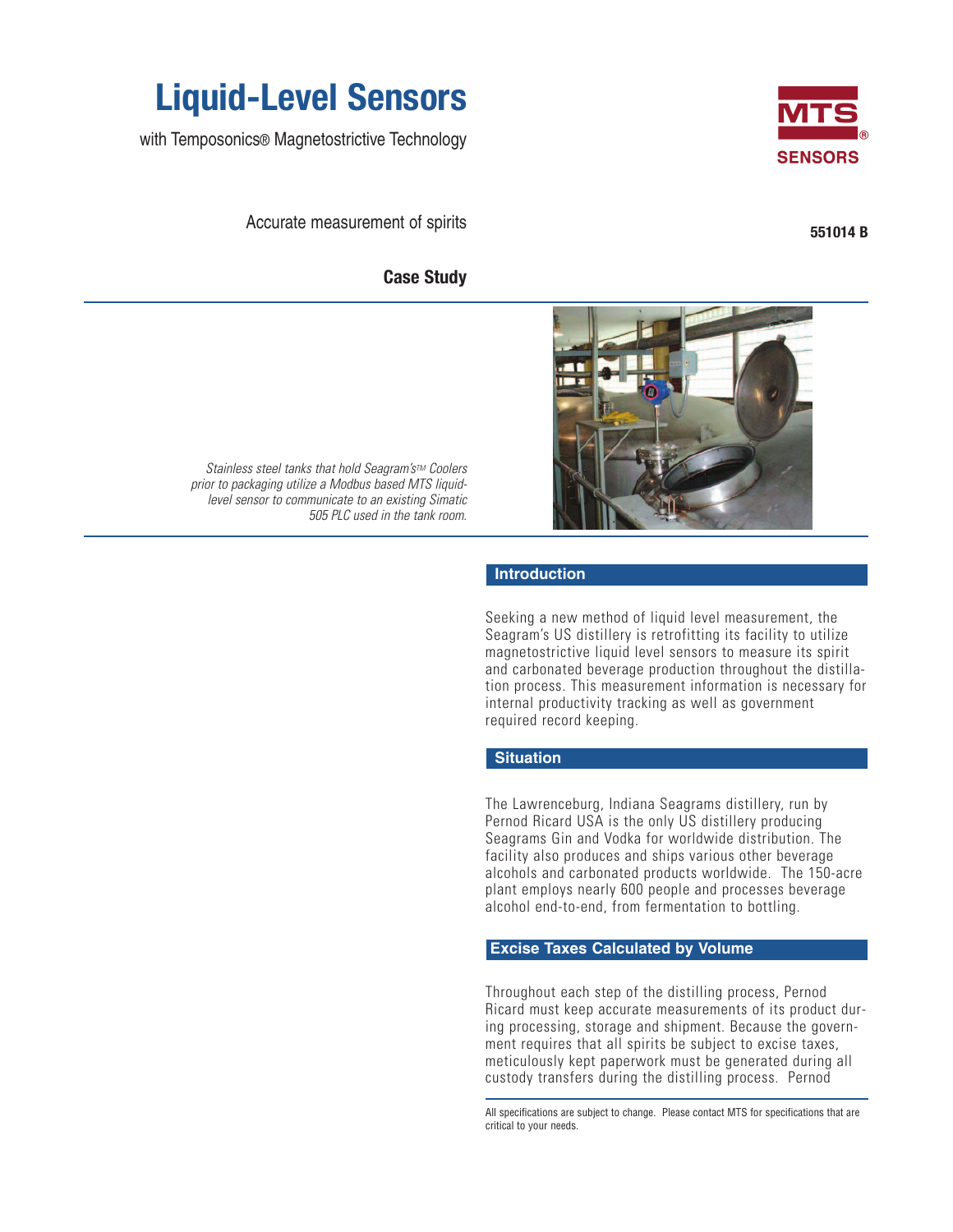Ricard generates approximately \$1 million per day in tax liability. Therefore, accurate liquid level measurement is crucial to accurate excise tax reporting, record keeping and overall cost savings.

Previously, Seagram's had been using a float/counterweight system to measure liquid level. The problem with this method was the occurrence of air agitation causing wear on the gauge. This produced a less accurate and less repeatable measurement process. Any drift in measurement could cost thousands of dollars in tax overpayment, or the risk of underpayment. Seagrams was searching for a measurement technology that could be easily installed into new and old tanks, be compatible with existing control systems, provide quick monitoring and troubleshooting data, and produce accurate, reliable level reports. Seagrams turned to magnetostrictive technology to fulfill these requirements and also found added benefits over and above its basic necessities. Close-up of a tank top in the wine room.



### **Magnetostrictive Technology for Level Measurement**

When searching for an alternative technology to the float/counterweight system, Seagrams focused on reliability, accuracy, repeatability and installation ease. Magnetostrictive technology was invented more than 30 years ago and has had great success in industrial automation and processing applications. The MTS magnetostrictive gauge consists of an outer pipe which is installed into the tank though an opening at the top. For processing applications the pipe is manufactured of welded stainless steel and meets clean-in-place (CIP) and sterilize-in-place (SIP) processes. Inside the outer pipe is a waveguide composed of a magnetostrictive material. The waveguide conducts an electrical "interrogation" pulse from the electronics head of the gauge along the length of the pipe. A float inside the tank contains a magnet, which (based on the specific gravity of the liquid being processed —water is 1.0, alcohol is 0.8), rests atop the surface of the liquid as it rises or lowers. When the interrogation pulse intersects with the magnet, the electronics head calculates the time it takes the pulse to return, enabling it to calculate the liquid level inside the tank.

Magnetostrictive sensors offer an inherently high degree of accuracy (non-linearity 1/32" or 0.794 mm) and repeatability (0.01% full scale) without drift. The sensors operate on standard voltage inputs and offer Modbus RTU for quick monitoring in the field or closed loop control functions for PC or PLC based monitoring. The gauges are ideal for the processing industry because they have NEMA-rated sealed electronics, corrosion resistant materials and never require scheduled maintenance or recalibration. Each sensor provides a 100 point strapping table in order to automatically calculate the volume of each tank.

Seagrams began using MTS liquid-level sensors about 10 years ago, beginning with LDF flex gauges. Today they are installing more than 30 M-Series digital rigid and flex

gauges throughout the distilling plant for a total of 36 MTS gauges. Most of the production facility is automated, especially at the bottling phase.

Seagrams chose MTS sensors for several reasons — the most important was performance. The first requirement was repeatable measurement with no drift. MTS gauges have a repeatability (hysterisis) of 0.002% full scale (0.0015" in any direction.)

Another determining factor for choosing magnetostrictive technology was accuracy. Because spirits are costly and Seagrams pays excise taxes based on volume, accurate measurements were crucial. The tanks used in processing and storage are very large — up to 1000 gallons per inch, meaning the slightest inaccuracy could cost thousands of dollars in product. MTS sensors provided level accuracy to 1/32" or 0.794 mm, and do not need to be recalibrated or adjusted even in the event of a power outage.

Because of continuous processing, Seagrams needed installation to occur quickly and smoothly, so as not to disturb distillation processing. Most tanks had existing holes at the top of each tank. Because MTS gauges calculate temperature, interface and liquid level using the same instrumentation, no new holes were required at the tank. In some instances, indoor tanks were enclosed in low-roofed structures that offered little headroom. In some of these cases, flexible M-Series gauges were used to "snake" in the sensors. The flexible metal rope-like pipe enables a means of transporting and installing the pipe even in large tanks (up to 75 feet) without the extreme headroom needed to accommodate rigid pipes. In other cases, Seagrams was able to request rigid pipe magnetostrictive gauges be directly installed in the tanks during manufacturing so that they are immediately functional at tank installation. In addition, the sensor's digital output was compatible with